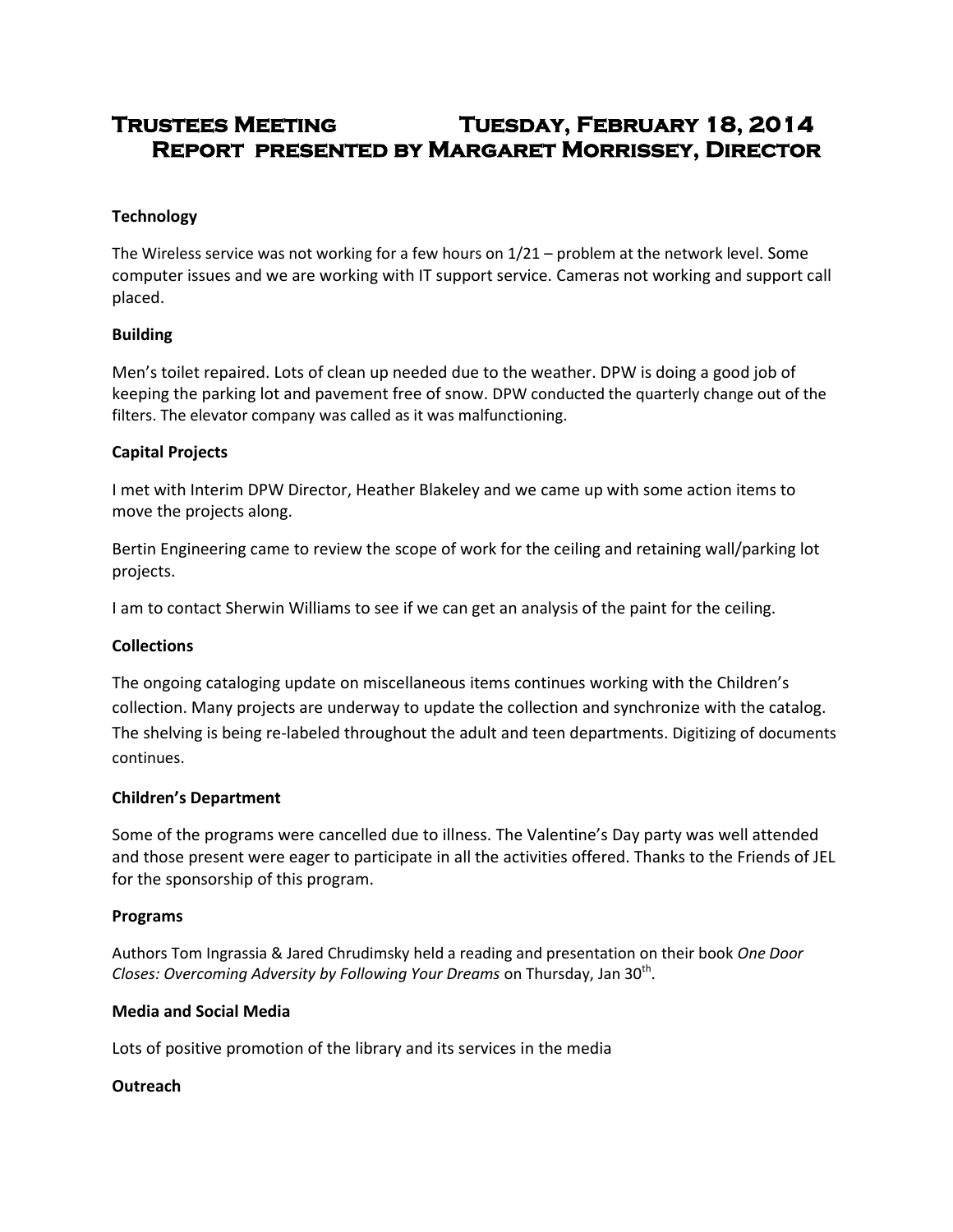Adult Services Librarian proctored an exam.

## **Meetings**

I attended the monthly Digital Commonwealth executive board meeting at the American Antiquarian Society. The Library Legislative Breakfast was at Bellingham Public Library and I attended. I have offered to the MLA Committee that JEL would host the event in February/March 2015 as it would be a headline event for our  $100^{\text{th}}$ .

## **Meetings at JEL**

WCAC Fuel Assistance service is offered on Thursdays – by appointment only

AARP volunteers will be here starting Thursday, January 30 to offer tax filing services: Monday mornings and evenings and Thursday evenings – by appointment only. The library staff arranges the schedule and calls to remind the person of their appointment.

DCF held a regional meeting here this month.

## **FOJEL**

During the holiday season the Friends of JEL increased the size of the books sale in the lower level to promote among the patrons.

#### **Gifts**

#### **Grants**

The library was awarded 15 grants from the Southbridge Cultural Council. The March 20 program with Boys of the Town will be the first one in the series. I have been working with other agencies on a community grant application to the Third Sector of New England.

#### **Staffing**

Children's Librarian will be on sick leave for a couple of weeks from January 28 and some of the programs will be cancelled until her return. One staff member was on jury duty for 8 days. Director and Circ Supervisor are working on orientation procedures for new hires.

#### **Training**

Liz attended a training webinar on the holds function. I have created a draft safety and security manual, based on a webinar I participated in. The staff is currently reviewing and once we have reviewed it I will be asking the Trustees to review and approve.

#### **Budget**

The budget discussion took place on February 4 and the Interim Town Manager, Accountant , Chairman of the Board of Trustees and I were present. The directions were for level funding except for 2% increase in salaries and CPI for some utilities, making for an overall increase of 2.63%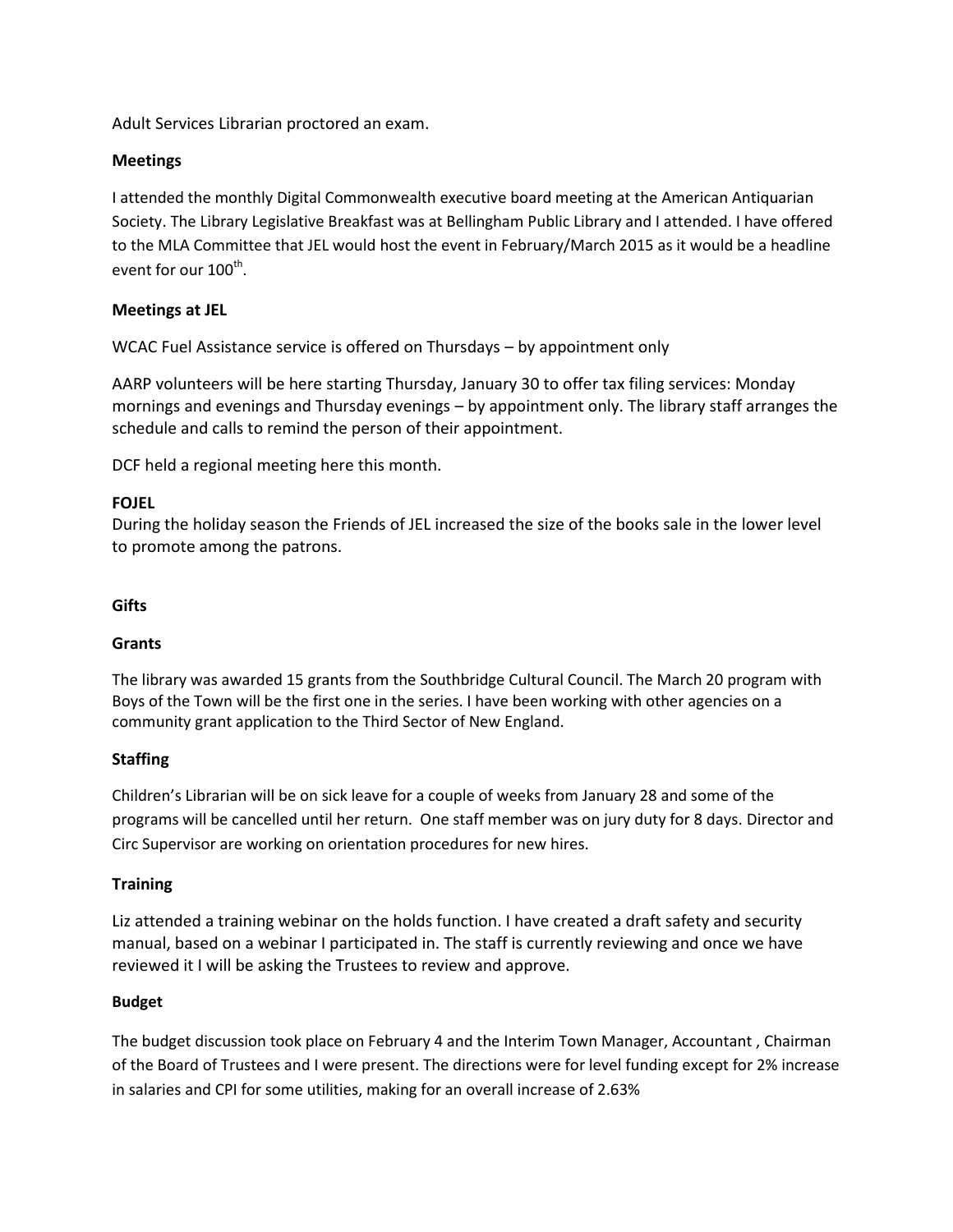#### **Trustees Appointments**

US Trust has verified all four trustees and filing with Superior Court. Mary Ellen Blake has been appointed to the Board of Trustees, representing the bank side.

Finance Director and Treasurer/Collector and representatives from the investment firm Bartholomew attended the Board of Trustees meeting to discuss the investments and will return to continue the discussion, at the February meeting of the board.

## **Volunteers/Tax Abatement**

Five senior tax abatement personnel have begun work and there is a possibility of one more joining the team. I am in discussion with Council on Aging Director.

## **Closing**

The library was closed on February 5 all day and from 12 noon on February 13 and again in honor of President's Day.

## **Centennial Events**

First full draft of the history of the library was delivered by Via Appia Press. Dick Whitney and I have been reviewing the manuscript.

## **Interim TM Visit**

Robert Reed, visited on 2/6 and toured the facility. I highlighted some of the library programs and services and also discussed some of the capital projects that are in process.

#### **WRTA Bus**

The bus from Southbridge now goes directly to Worcester and the schedules have been updated to reflect this change. The library is a popular spot for those waiting for the bus and is drawing in some new patrons.

| Month of February<br>Exhibit |                                  | During Library Open<br><b>Hours</b> | Main Hall    |
|------------------------------|----------------------------------|-------------------------------------|--------------|
| Monday 24                    | Pajama Story Time                | 6:30 p.m. $-7:30$ p.m.              | Children's   |
|                              |                                  |                                     | Room         |
| Monday 24                    | Friends of Jacob Edwards Library | 6 p.m.                              | Mills Room   |
| Tuesday 18,25                | Knitting with Sonya              | 10:30 $a.m. - 12$ noon              | Reading Room |
| Tuesday 18,25                | Anime for Teens                  | $3:10$ p.m. $-4:30$ p.m.            | Pioppi Room  |
| Tuesday 18                   | <b>Board of Trustees</b>         | 12 noon                             | Mills Room   |
| Wednesday 19,26              | <b>Crafty Wednesdays</b>         | All Day                             | Children's   |
|                              |                                  |                                     | Room         |
| Wednesday 12,19,26           | Super Kids                       | $10:30$ a.m. $-11:30$               | Children's   |
|                              |                                  | a.m.                                | Room         |
| Thursday 20,27               | Lego Club                        | $3 p.m. - 4:30 p.m.$                | Craft Room   |